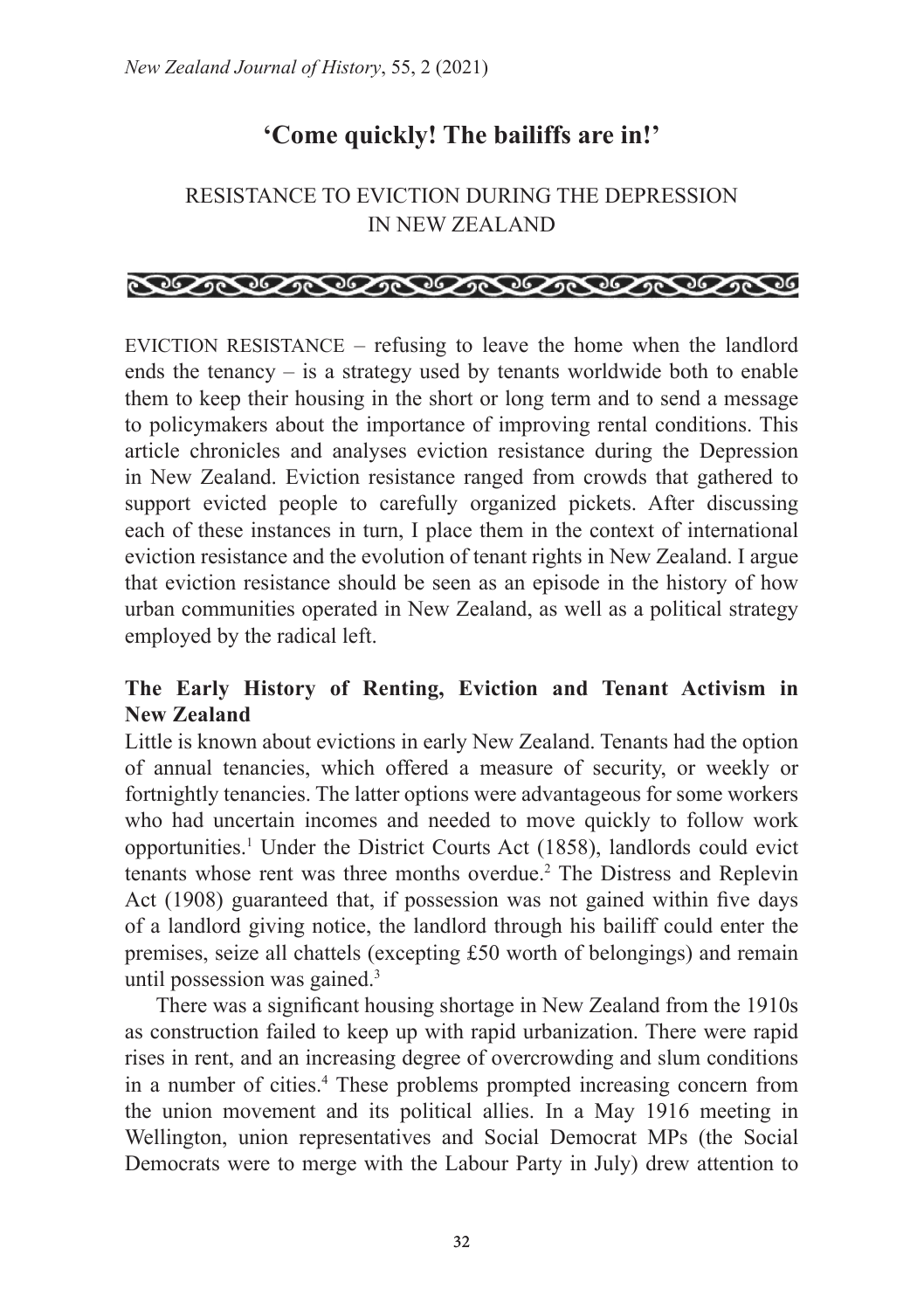overcrowded and unsanitary conditions in rental housing. They called for legislation to fix rents at pre-war levels and unanimously passed a motion that 'to secure fair treatment for occupiers a Rentpayers' Association should be formed'.5 Such an organization met at Wellington's Trade Hall in July 1916. The first action proposed was to present the organization's data on increased rents to the Prime Minister.<sup>6</sup> Gael Ferguson notes that the foundation of the organization, along with debates spurred by Labour Party members' Bills, was followed by the introduction of rent restrictions that same year.<sup>7</sup> Recognizing the continued challenges for tenants even after the war, rent restrictions were extended under legislation on almost an annual basis.<sup>8</sup> The organization disappears from the historical record after 1916;<sup>9</sup> those involved said it lacked support and funds.<sup>10</sup> The establishment of rent controls is important in setting a precedent for government intervention into the private rental market in favour of tenants' interests.11 Yet the rent controls failed to resolve tenants' problems as landlords circumvented the regulations, and the housing shortage was so great that tenants did not challenge illegal rents.<sup>12</sup>

The continued problems in the rental market<sup>13</sup> prompted ongoing discussion in the Wellington labour movement. In May 1920, at a housing demonstration organized by trade unions at the Town Hall, one speaker proposed a 'rentpayer's union' which would value dwellings and fix rent, with members refusing to pay higher. The power of the labour unions could be used to punish landlords for evicting tenants.<sup>14</sup> At a subsequent meeting, which included a number of Labour MPs and trade union leaders, the New Zealand Rentpayers' Association was founded. Speakers at this and subsequent meetings suggested rents be paid to the organization, to facilitate rent strikes for housing quality, or to enable a proportion of the rent to be used for housing improvements before being passed on to the landlord. It was proposed that the organization be a political force to push for more housing; that it advise tenants on their rights and provide legal assistance; or that it promote direct action.15

Labour MPs and activists at the meetings supported the idea of eviction resistance. Labour Party activist Tom Brindle likewise said the organization should encourage tenants to refuse eviction; members 'must gather round and put the fear of the people in the landlords' hearts'. Future Prime Minister Peter Fraser 'said he would do duty as a picket outside the home of any family threatened with eviction'.16 He announced that two pickets were organized to prevent an eviction occurring earlier that day;<sup>17</sup> no newspaper covered such incidents.

The new organization quickly made its mark. At a meeting of 800 people at the Wellington Town Hall, a spokesperson announced that there were 600 members, and that in the past ten days 187 people had sought the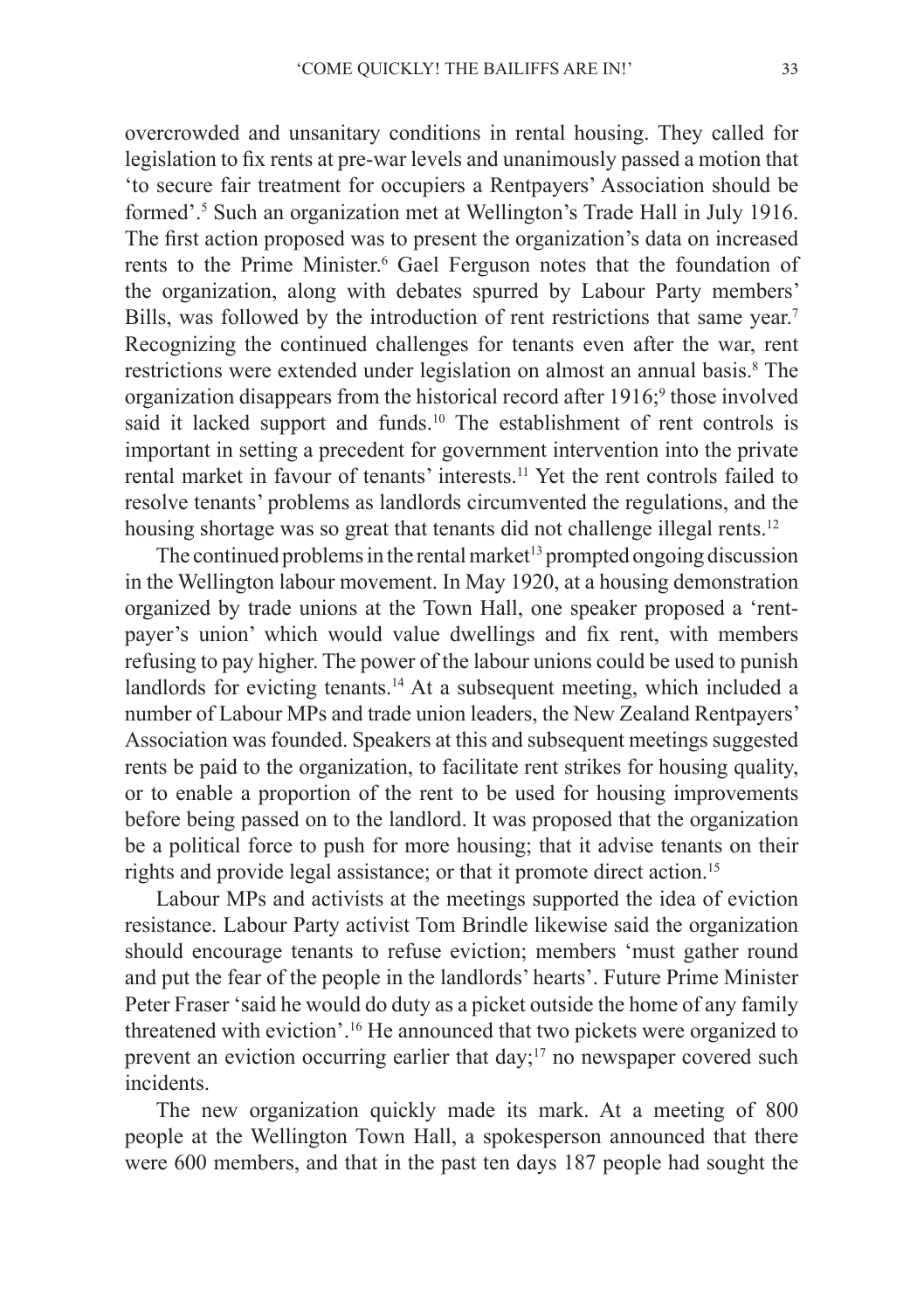organization's advice; furthermore, the government had agreed to extend rent restrictions.A crowd of 1500 then gathered in front of Parliament to demand further action.<sup>18</sup> In the following years, the organization assisted tenants threatened with eviction or rent increase, spoke to the media and government about rental housing problems, and proposed key actions the government should take to increase housing supply and protect against evictions and substandard housing.<sup>19</sup>

The organization was disappointed in the lack of progress on improving rental housing conditions, and is mentioned for the last time in the newspapers in January 1922.20 Over the course of the early 1920s, the Labour Party moved away from specifically promoting the cause of tenants, in order to appeal to the increasing number of workers who owned or aspired to own homes as a result of generous state advances loans.21 Perhaps it withdrew its support of the tenant movement as part of this electoral strategy.22 Labour MPs no longer promoted eviction resistance. It would take another decade for it to be promoted again, this time by the Unemployed Workers' Movement.

#### **The Depression, Eviction and Eviction Resistance**

The Depression in New Zealand is remembered as a time of widespread hardship. It led to between 13.5% and 28% of Pākehā men becoming unemployed at its trough in 1933. Rates were higher for women and Māori.<sup>23</sup> In Tony Simpson's influential oral history collection, *The Sugarbag Years*, many of the accounts presented are observations or recollections of people in crisis: without food, shelter or hope.<sup>24</sup> However, as Malcolm McKinnon has pointed out, the story of the Depression is more complicated: most households had work, and sales of some consumer goods and services increased. Nevertheless, for the unemployed, life became difficult.<sup>25</sup>

The Depression worsened existing problems in the housing sector. For years, as urbanization increased and the construction industry failed to keep up with demand for housing, there was a shortage of housing.<sup>26</sup> This shortage worsened as finance dried up: in 1930, almost 4000 houses were built nationwide; this dropped to under a thousand by 1933.<sup>27</sup> Workers' real wages actually rose during the Depression, owing to the fall in rents and prices.<sup>28</sup> However, the unemployed struggled to pay rent.<sup>29</sup> This caused people to board or move in with family.30 By the late 1930s, 13% of Auckland dwellings were overcrowded (more than two people per bedroom).<sup>31</sup> Work for minimal pay on public work schemes – 'relief' – was available for Pākehā men from 1931.32 However, this was insufficient for many renters, as evident in the figures provided by a relief worker in a 1932 letter to the editor. Over a fourweek period, he received 27s.6d for relief work, and 16 shillings worth of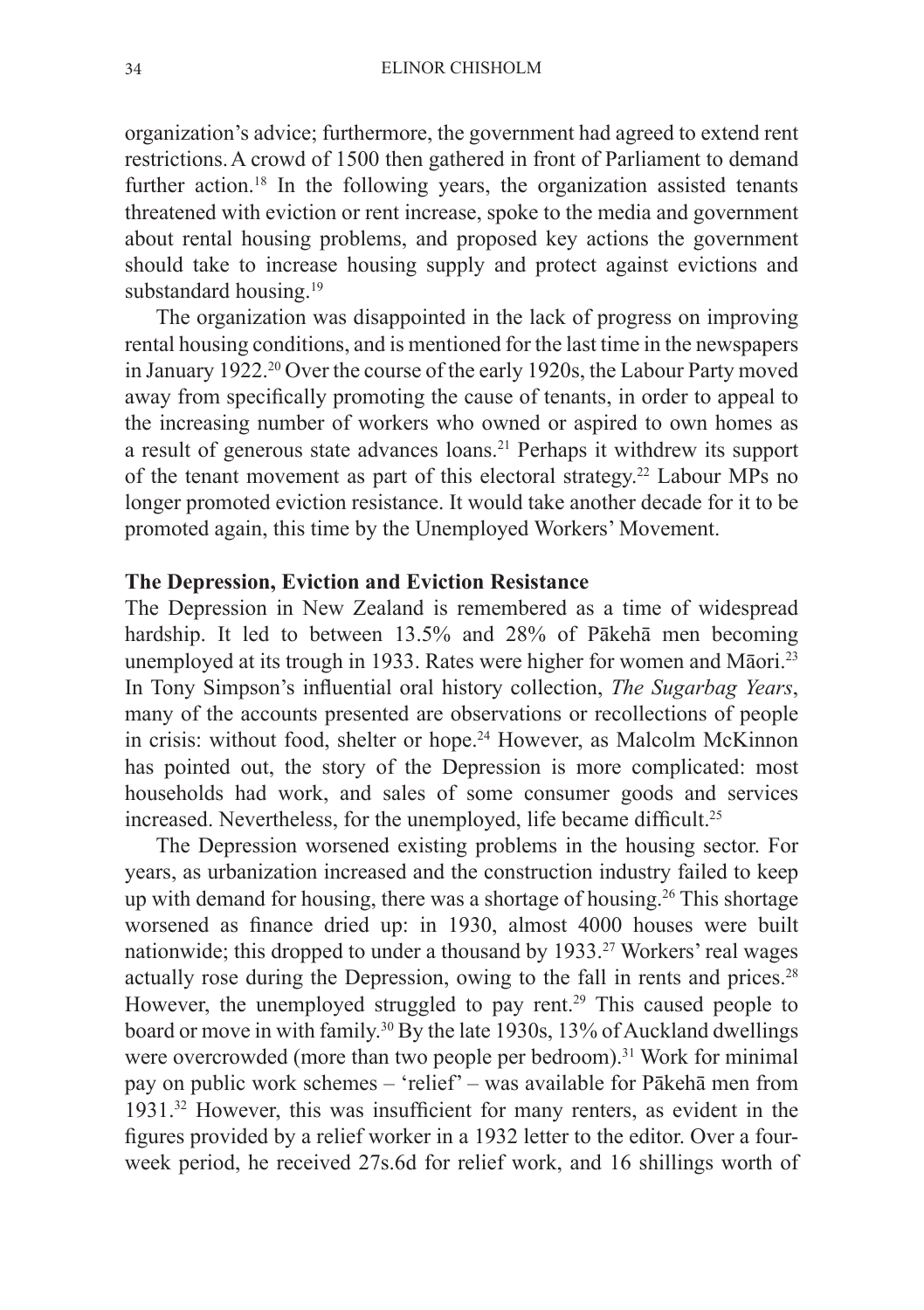rations from the Hospital Board, and paid rent of 16 shillings for his family of four. Pointing out that this left him only £1.14s.6d for their food over the four weeks he stated, 'It is impossible…for a relief worker to pay rent at such a rate while wages are falling; the result is a debt owing and increasing. A threat of eviction was then made.'33 As previously noted, tenants were protected from unfair rents under rent restriction legislation, but these provisions were difficult to enforce in practice. The National Expenditure Adjustment Act in May 1932 mandated a 20% reduction in residential rents, commensurate with the  $20\%$  reduction in wages and salaries;<sup>34</sup> however, it was argued that tenants did not know about their right to pay less rent.<sup>35</sup>

Landlords had different responses to the hardship of their tenants. The Public Trust, a government entity and major landlord, claimed to give appeals for relief in regard to rent arrears careful consideration,<sup>36</sup> although their primary concern was for the property.37 Indeed, one Member of Parliament described the Public Trustee as one of the 'principal culprits' of rack-renting, or setting extortionate rents.<sup>38</sup> Reducing rents, as tenants requested, could put landlords with mortgages or no other source of income into difficulties.<sup>39</sup> A letter to the editor from a landlord explained that he had reduced the rent by 10% 'on the understanding that I was getting a good tenant'. However, since then, wages had been cut by 10%. The landlord explained that another reduction was not possible: 'Rents of houses built with all modern conveniences cannot come down and continue to give a little return to the owner'.40 Another reported that he had reduced rents by 20% but did not receive rent from one household 'although they were living on the best' and were assisted financially by a boarder. After the landlord evicted the tenant he was left with rent owing and had to spend money putting the house back into tenantable condition.<sup>41</sup> One oral informant recalled that her father, a landlord, would not collect rent, saying, 'The poor buggers can't pay, so why try and make them. At least it's a roof over their head and even if I evicted them where would I find anyone who *could* pay the rent.' She reported that this left him unable 'to meet his commitments'.<sup>42</sup>

There are no records of the numbers of people who were evicted during this period. Even if the court records existed, they would fail to capture the real numbers; as today, it is likely that many people underwent 'informal evictions', where they were forced to leave the home for rent arrears or other reasons and did not go through the court system.43 However, it is likely that eviction was more common during the Depression than today. This is indicated by the number of deputations that the Unemployed Workers' Movement (UWM) and other organizations made to Parliament on the issue.<sup>44</sup> It is also indicated by reports from political leaders and other organizations. Labour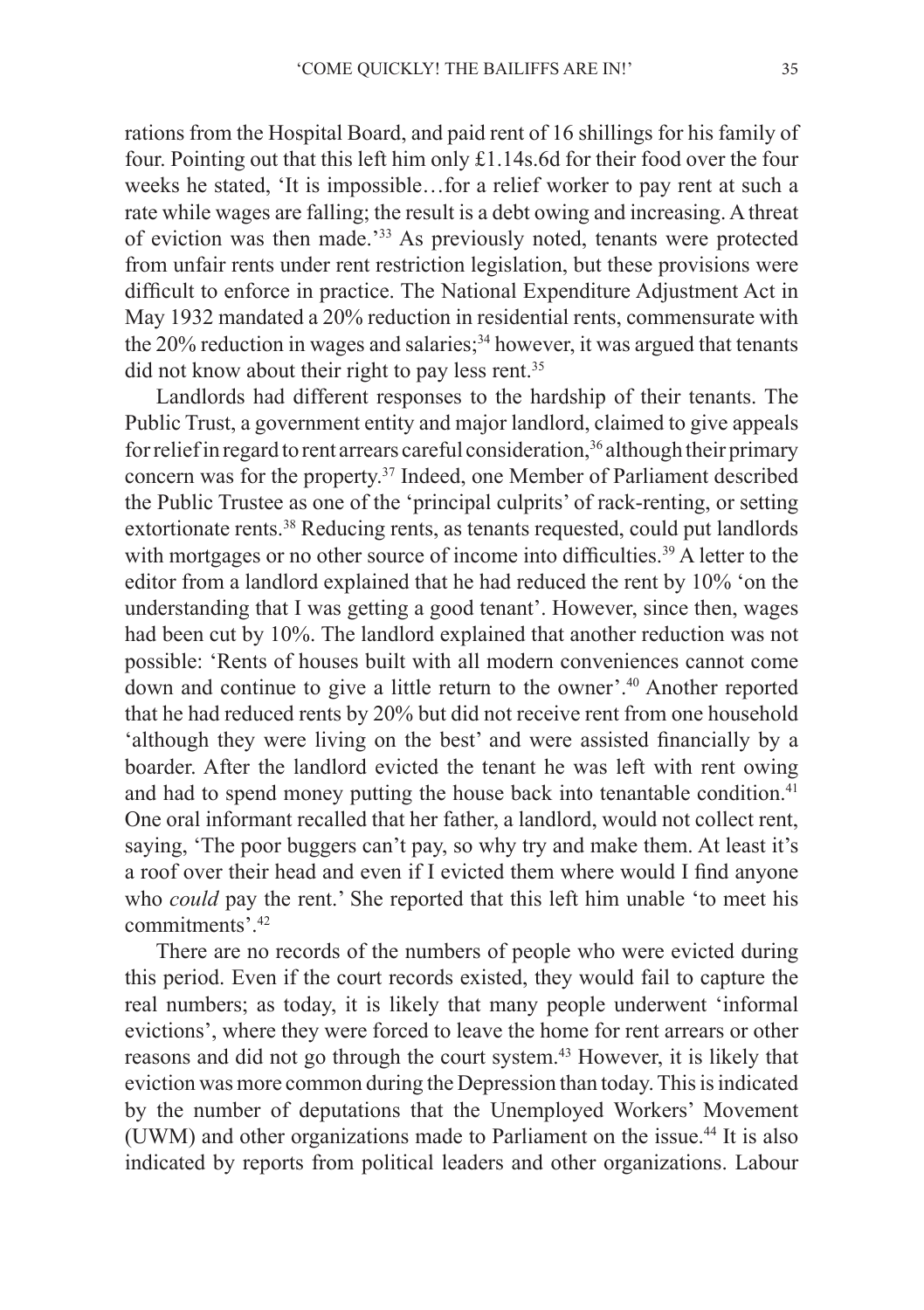MP Bob Semple reported in 1932 that every day he had up to a dozen cases of eviction or threatened eviction brought to his attention.45 Christchurch's mayor noted that he was aware of hundreds of evictions taking place in that city and that several were brought to his attention each day; often, he asserted, people were only one or two weeks behind in rent.46 In the first half of 1935, the Wellington UWM reported that people asked for assistance for eviction once a week on average. $47$  Tenants often negotiated with landlords,  $48$ and Members of Parliament and voluntary organizations assisted where they could.49 For example, in response to accusations from the unemployed that the Labour Party, in opposition in Parliament, was not doing enough to help them, Semple said that he got seven eviction orders lifted 'only last Friday'.50 In response to a UWM deputation, Ministers said both that the government was powerless to prevent evictions and that the Labour Department had intervened to prevent 'dozens'. Moreover, they suggested that while threats of eviction were frequent, the number of actual evictions was not large.<sup>51</sup>

Organizations worked to support people affected by evictions alongside the UWM. Labour MPs reported on the problems with evictions to Parliament, attempted to amend the Distress and Replevin Act and advocated for individual tenants.<sup>52</sup> However, Labour's limited seats on councils or in Parliament meant that its impact was limited to raising issues. As one letter to the editor complained: 'I reported cases of eviction to the leader of the Labour Party to induce him to bring about legislation, but his reply was that our hope lay at the ballot box'.<sup>53</sup>

The union movement, despite its declining membership and reduced finances as unemployment increased,<sup>54</sup> also supported evicted tenants. Despite an agreement at a conference organized by the Alliance of Labour to strike from work and paying rent in response to wage cuts, industrial action failed to eventuate; strikes were difficult when there was a large pool of unemployed eager for any work,<sup>55</sup> as well as any housing. Trade unionists discouraged members from joining the UWM and created another unemployed organization.<sup>56</sup> UWM members criticized trade unions for not doing more to help the unemployed, as evident in the Norfolk St eviction resistance discussed below. A number of church leaders and congregations expressed concern about insufficient subsistence and relief payments and the living conditions of the unemployed, and gave out food parcels and other support.<sup>57</sup> For example, the Reverend Scrimgeour, of the Methodist Church, invited journalists to the home of a sick unemployed man and his family awaiting eviction for rent arrears. The house had been stripped of bedding and furniture by the bailiffs, and the family was being supported by social workers<sup>58</sup>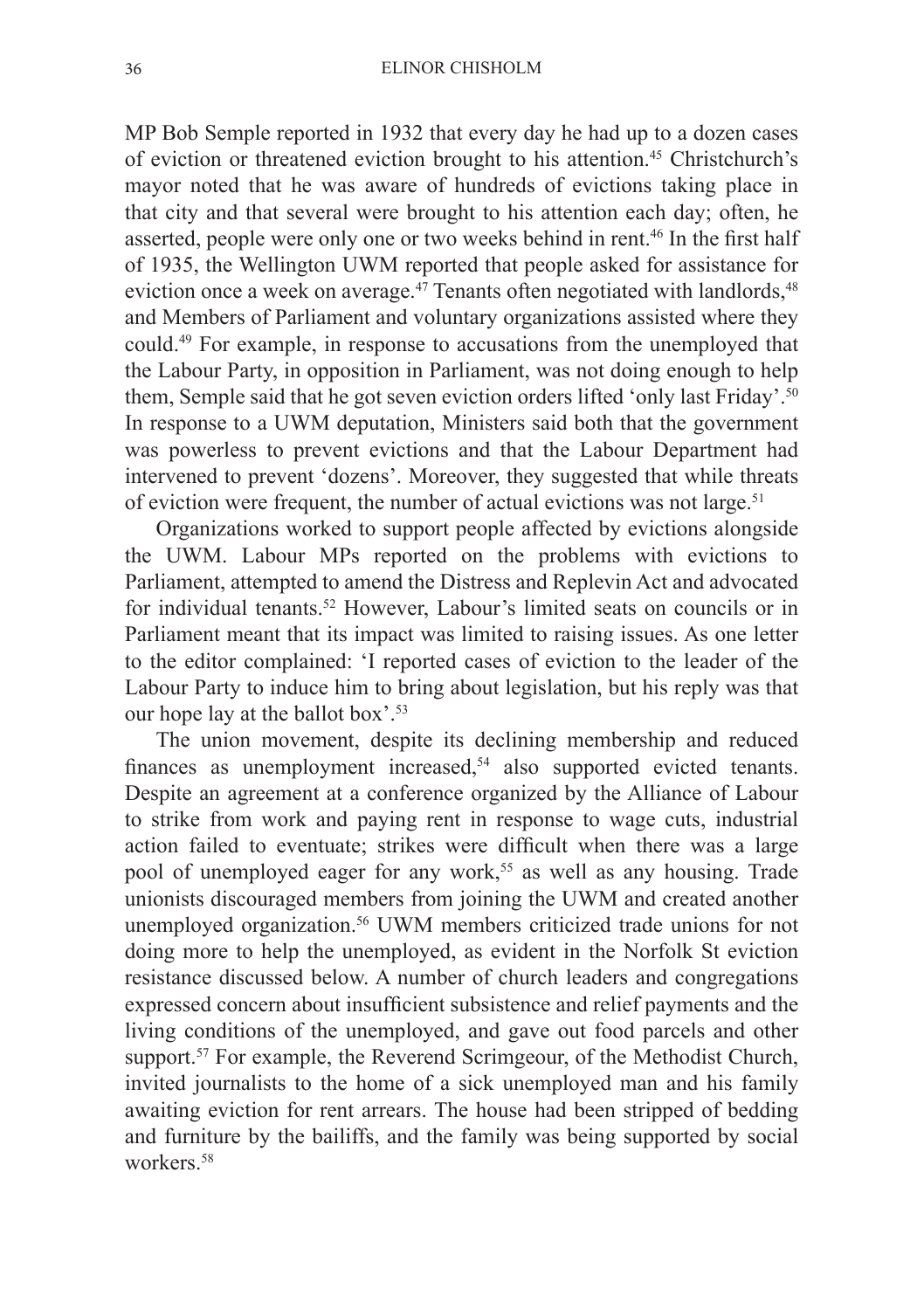### **International Experiences of Eviction Resistance**

Eviction resistance during the Depression in New Zealand coincided with unemployed agitation on tenancy issues in a number of countries during this period. As Peter Marcuse observed of the United States, in this period 'pressures to deal with desperate housing problems, sometimes coupled with visions of a radically transformed society, clashed with the conservatism of established interests in a multiplicity of areas [including] housing'.59 Economic depression for many meant that paying the rent was out of reach. The crisis exacerbated housing shortages, increased sympathy for tenants and created a large number of unemployed people who were frustrated with government inaction and willing to involve themselves in political causes and sometimes radical action. In most major US cities, the unemployed resisted eviction for rent arrears and occupied relief stations to obtain more funds.<sup>60</sup> In New York, tenants' councils, often supported by communist groups, played a key role in encouraging eviction resistance and became powerful in city political life.61 In Sydney, the UWM mobilized people to prevent hundreds of evictions.62 In Paris, unemployed organizations mobilized hundreds of protestors to prevent evictions from taking place, force landlords to rehouse tenants and prevent the sale of evictees' furniture seized by landlords to pay for rent arrears.63 Evictions were a key confrontation point for unemployed organizations in Canada: 'an eviction had only to be rumoured for fliers to appear on telegraph polls giving the time and place at which volunteers should gather to keep out the bailiffs'.64 In Barcelona, 100,000 people participated in a rent strike spearheaded by the labour movement, and locals rallied to prevent evictions taking place; 'neighbourhood solidarity made evictions difficult, if not impossible'.<sup>65</sup>

Stories of eviction resistance in cities overseas, including Chicago, Melbourne, Sydney and London, were common in New Zealand's newspapers<sup>66</sup> and so may have been an inspiration to New Zealand activists. This, at least, was the view of one writer in the Communist Party newspaper. Preventing the 'authorities' from entering the home had been 'an effective reply to evictions' in Australia and England and could be similarly useful in New Zealand<sup>67</sup>

### **Eviction Resistance: Political Strategy or an Expression of Neighbourliness?**

In each of the international examples discussed, the numbers of people who participated in eviction resistance indicate that success relied on the involvement of local people, and not only those who were politically engaged. One famous example of eviction resistance occurred during the Glasgow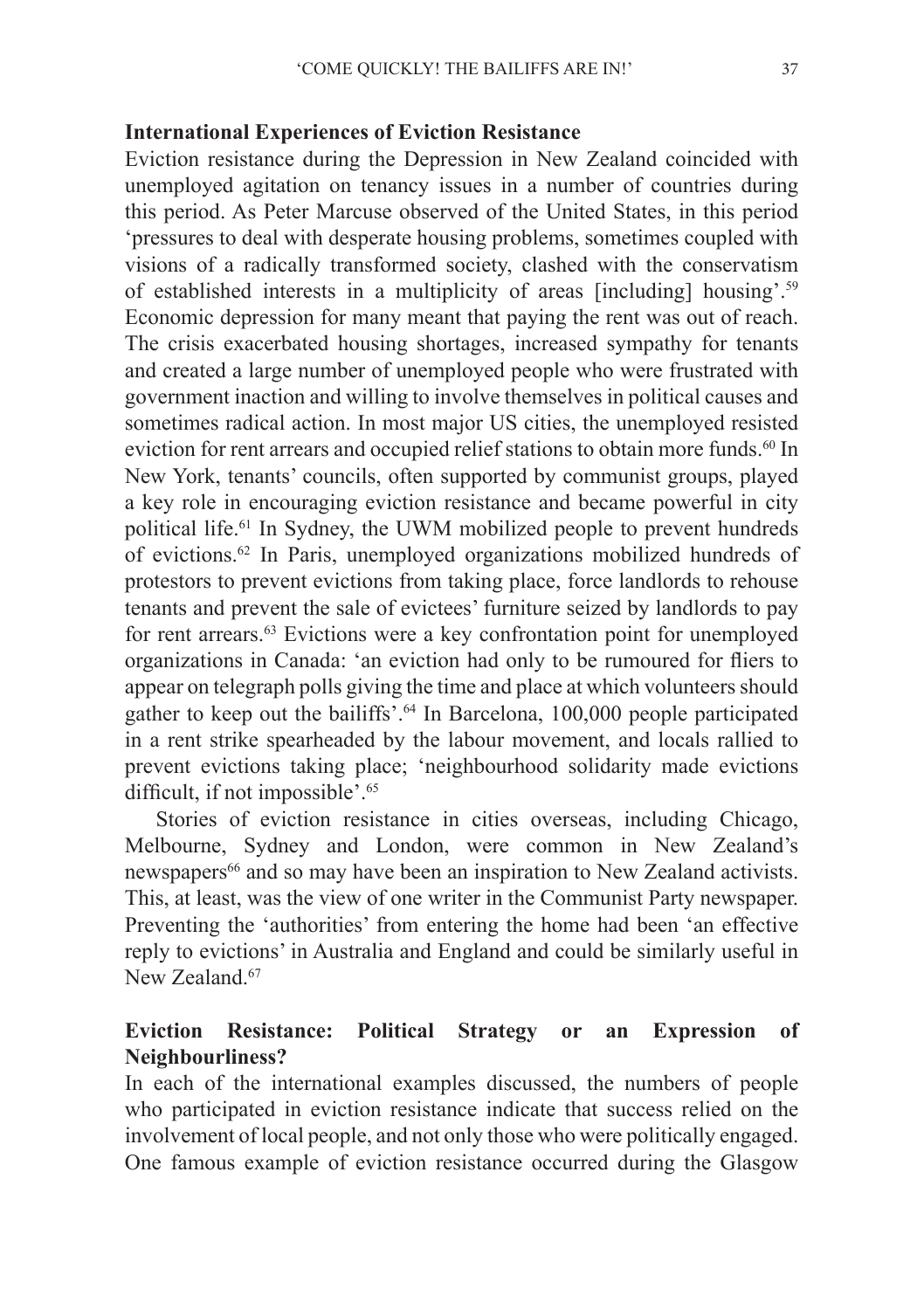rent strike of 1915, when women would ring a bell when the bailiff's officer turned up, a signal for women in the tenement to gather to stop the eviction being carried out.<sup>68</sup> The eviction resistance was not just a political tactic but also an insight into how people living in close quarters could quickly gather to help a neighbour out – to take care of a child, to lend a hand or a listening ear, or, in this case, to keep a home. To what extent eviction resistance was an expression of community feeling, and to what extent that community feeling developed because of the eviction resistance, is, as Wheatley and Cottle suggest in their study of the Sydney anti-eviction movement, impossible to know. Regardless, eviction resistance 'provides a window into the way in which urban working-class communities functioned during the economic crisis' of the  $1930s$ <sup>69</sup>

In New Zealand, the idea that urban society lacked community spirit and that neighbours were alienated from each other has held strong currency since at least the 1930s, yet cities were vibrant and sociable places.70 Grace Millar has argued that conceptions of what constituted a 'good neighbour' changed over time.71 While neighbours cared for each other's children and helped out in times of need in lower-class areas such as Freemans Bay, Auckland, prior to 1913<sup>72</sup> and in South Dunedin prior to 1920,<sup>73</sup> by the 1950s there was a new emphasis on respecting boundaries and privacy in New Zealand workingclass communities, just as in England.<sup>74</sup> Examples of eviction resistance may give an insight into neighbourly relations in the interwar period in New Zealand.

This is not to minimize the important role of the UWM in supporting eviction resistance. Historians of the Depression in New Zealand usually discuss eviction resistance as a key strategy for the organized unemployed.<sup>75</sup> In New Zealand, inspired by the British organization of the same name, the UWM had branches throughout the country. Its members numbered 13,000 by 193276 and included both Labour and Communist Party supporters. Some supporters were drawn to the UWM because they were disappointed with the inability of the government, the Labour Party or trade unions to alleviate conditions for the unemployed.77 The UWM called for an end to evictions of working-class tenants<sup>78</sup> and relief workers,<sup>79</sup> reform of the Distress and Replevin Act which allowed distraint (seizure of possessions), $80$  the reduction of rents,81 the prohibition of disconnection of gas and electricity in the homes of the unemployed, $82$  and a mass state house building programme. $83$  The national UWM saw support 'against evictions victimisation' and other issues as vital; 'the success of these smaller struggles will smooth the road for larger struggles'.<sup>84</sup> The UWM intended, through anti-eviction committees, 'to prevent evictions, to find homes for the destitute unemployed, and [to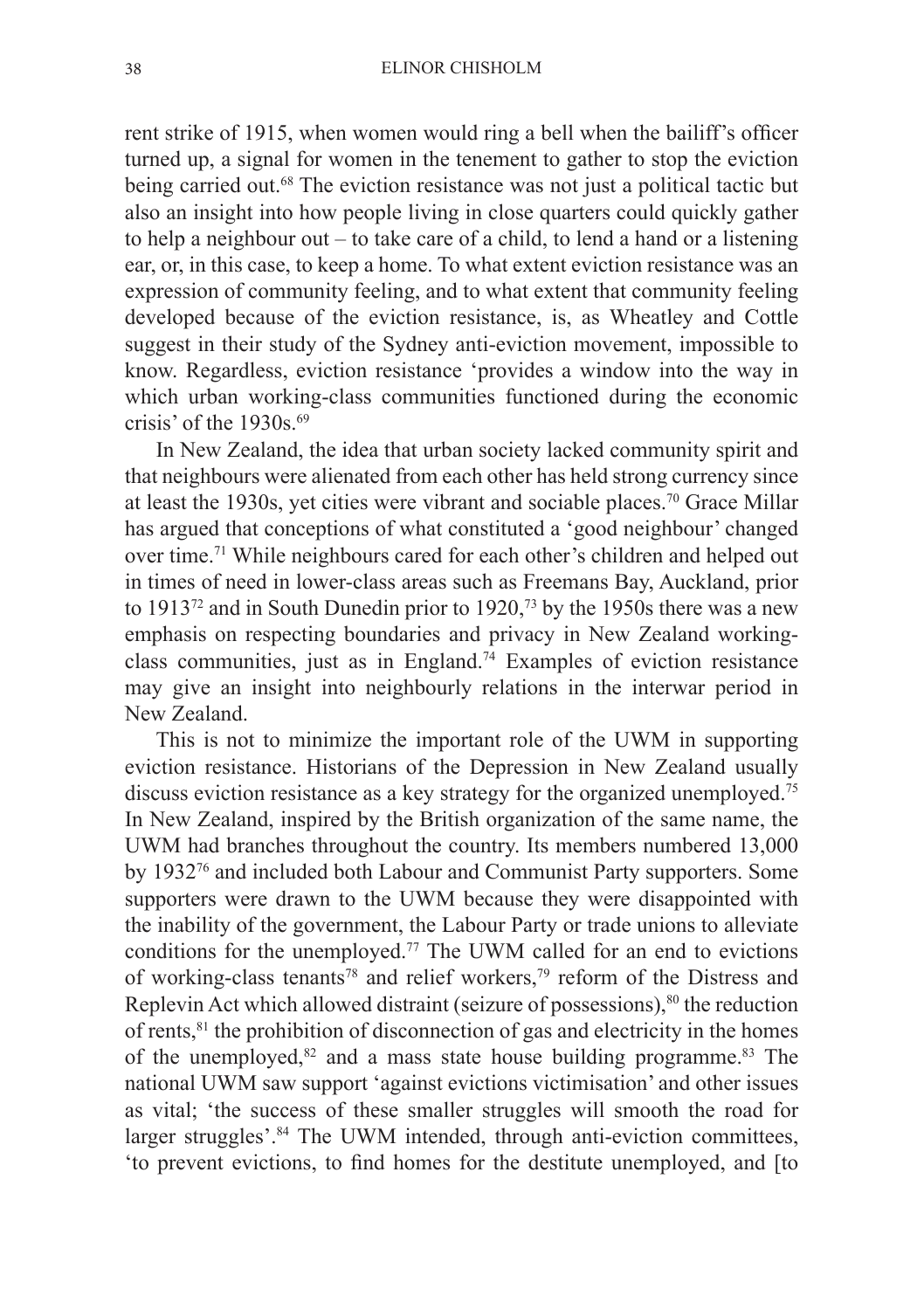facilitate] the transfer of the unemployed from slum dwellings to more habitable quarters'.<sup>85</sup> They instructed readers faced with eviction to contact their local UWM three days in advance of the eviction date.<sup>86</sup> Some of these evictions were prevented through negotiation, and others through resistance. For supporters, eviction resistance was part of a repertoire of protest activities.<sup>87</sup>

The UWM also helped tenants in other ways. In Gisborne, the UWM supervized tenants to stay in their house when they could not pay the rent, guaranteeing the landlord that they would hold tenants to account if they damaged the property; 'we showed owners that it was futile to put people out when there was no one to take over the place'.<sup>88</sup> The Wellington branch of the UWM claimed to prevent nine evictions during one month in 1931,<sup>89</sup> and 119 the following year.<sup>90</sup> When Albert Williamson of Wellington was unable to pay his rent, Freda Cooke of UWM advocated to officials for him, preventing his eviction when other organizations had been unable to.<sup>91</sup> One of the reasons advocacy was required was because eviction resistance was not always appropriate. In a letter to the Minister of Health, Cooke explained the situation of an unemployed husband, his wife and their seven children who lived in a substandard house and could often not afford rent after food had been provided for the children. As she explained, 'Mr A would not allow the anti-eviction committee of the relief workers to help him as he was sensitive about publicity for his wife and children'.92

### **Instances of Eviction Resistance in New Zealand in the 1930s**

#### *Methods and Limitations*

For this article, instances of eviction resistance were collected from a keyword search on Papers Past and a search through the archives of the UWM held by the Auckland University Library, as well as through copies of the *Unemployed Leader*, the Communist Party newspaper, which is held at the Red Kiwi library in Onehunga, Auckland, together with published personal accounts. Papers Past was searched for any of the words evict, evicted or eviction, from 1 January 1929 to 31 December 1935. Advertisements and illustrations were excluded from the search. This resulted in 3400 hits. The vast majority of these articles were irrelevant: they were incorrect matches (e.g. the placename Teviot), used 'evict' to mean remove (bees from a house, strikers from a work site), or concerned eviction in other countries. The 3400 articles were scanned for accounts that mentioned eviction resistance or collective action. A number of these accounts were about the same eviction resistance. With double-ups removed, the Papers Past search resulted in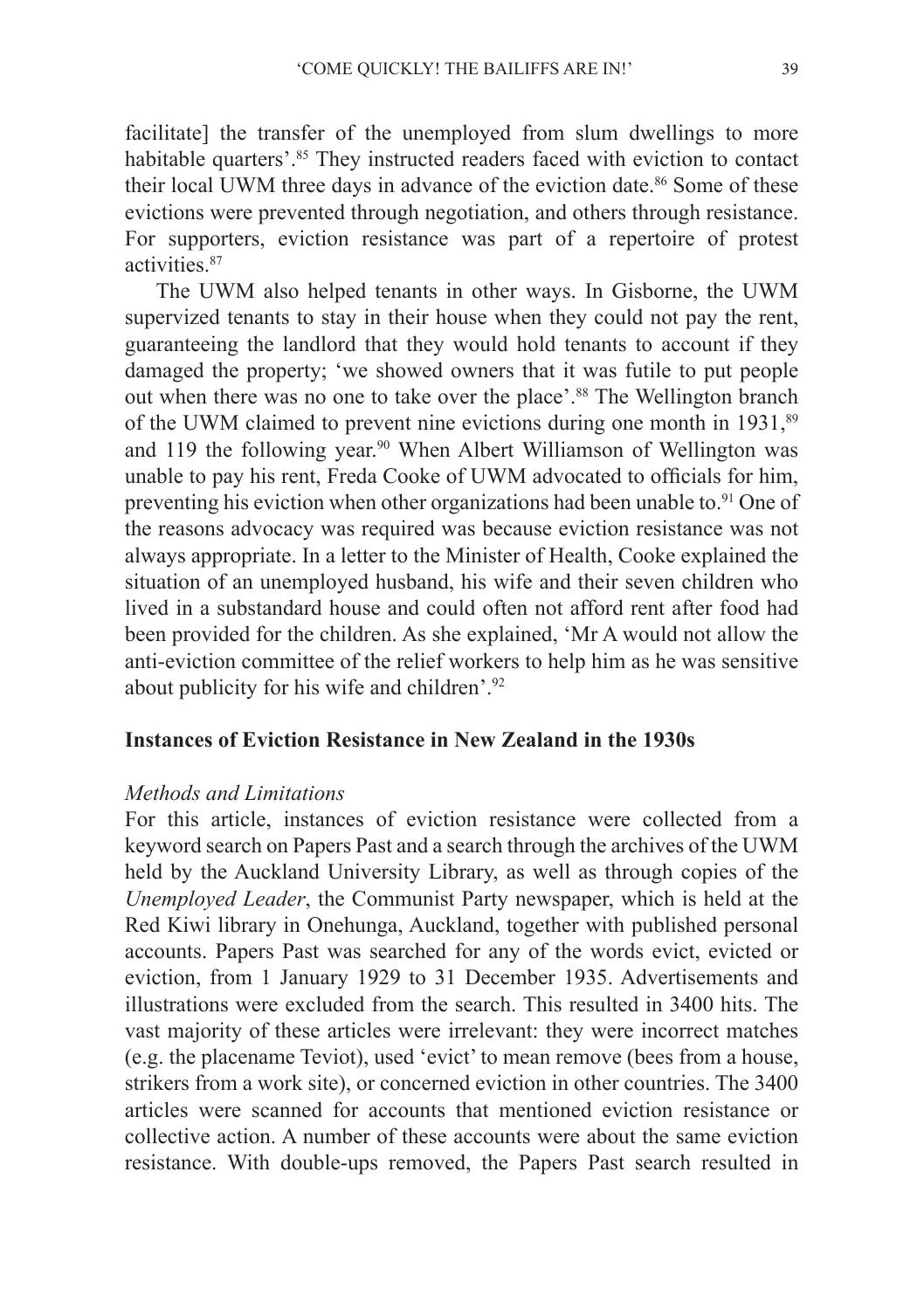11 instances of eviction resistance, occurring between 1930 and 1932. The searches of the other literature resulted in six undated accounts of eviction resistance. The accounts are useful for giving context to the situations which led to eviction, who was affected by the eviction, and the immediate effects of eviction resistance. All of these accounts are incomplete: in most cases, the report is on the day's exciting events and not what followed – whether the eviction was subsequently carried out without resistance, or without receiving media coverage.

All sources have their biases: UWM or Communist Party accounts may be more likely to emphasize their organizations' involvement and exaggerate their success in order to encourage members. As expressed by a scholar of New York tenant protest: 'Distinguishing between matter-of-fact assessments and adversarial boasts remains a continuing headache'.<sup>93</sup> On the other hand, media accounts are also subject to bias;<sup>94</sup> newspapers of the time were largely in favour of the government's approach, $95$  which may have shaped how a story was reported, and the role, for example, of the organized unemployed. However, the fact that some media accounts present the UWM positively – for example, the *Auckland Star* noted that, during one eviction resistance, 'the manner in which negotiations were carried out reflected credit on the unemployed'96 – suggests some even-handedness.

It is likely that there were more cases of eviction resistance than those identified. In some cases, eviction resistances were not reported by the media. For example, the six non-dated accounts relayed below do not appear in recognizable form in any newspaper. Another eviction resistance mentioned in a speech, and another in relation to a court case, do not appear as separate items in newspapers. This indicates that eviction resistance sometimes occurred without appearing on the public record.

#### *Accounts of Eviction Resistance*

The first instance of eviction resistance identified occurred in December 1930 in Christchurch. During a meeting of the unemployed, an unemployed man reported that he was about to be evicted. A collection was taken up to pay for his legal expenses, and about 150 of those assembled marched to his home at Bealey Avenue. About a thousand people in total gathered to witness. The presence of 17 policemen enabled the eviction to take place 'without hindrance'.<sup>97</sup>

In 1931, a number of resistances were reported. In January, an eviction resistance took place at 21a Union Street, Newton, Auckland. The Little family – an unemployed man, his wife and their three children – complained to the local UWM that they had been given a day and a half only to vacate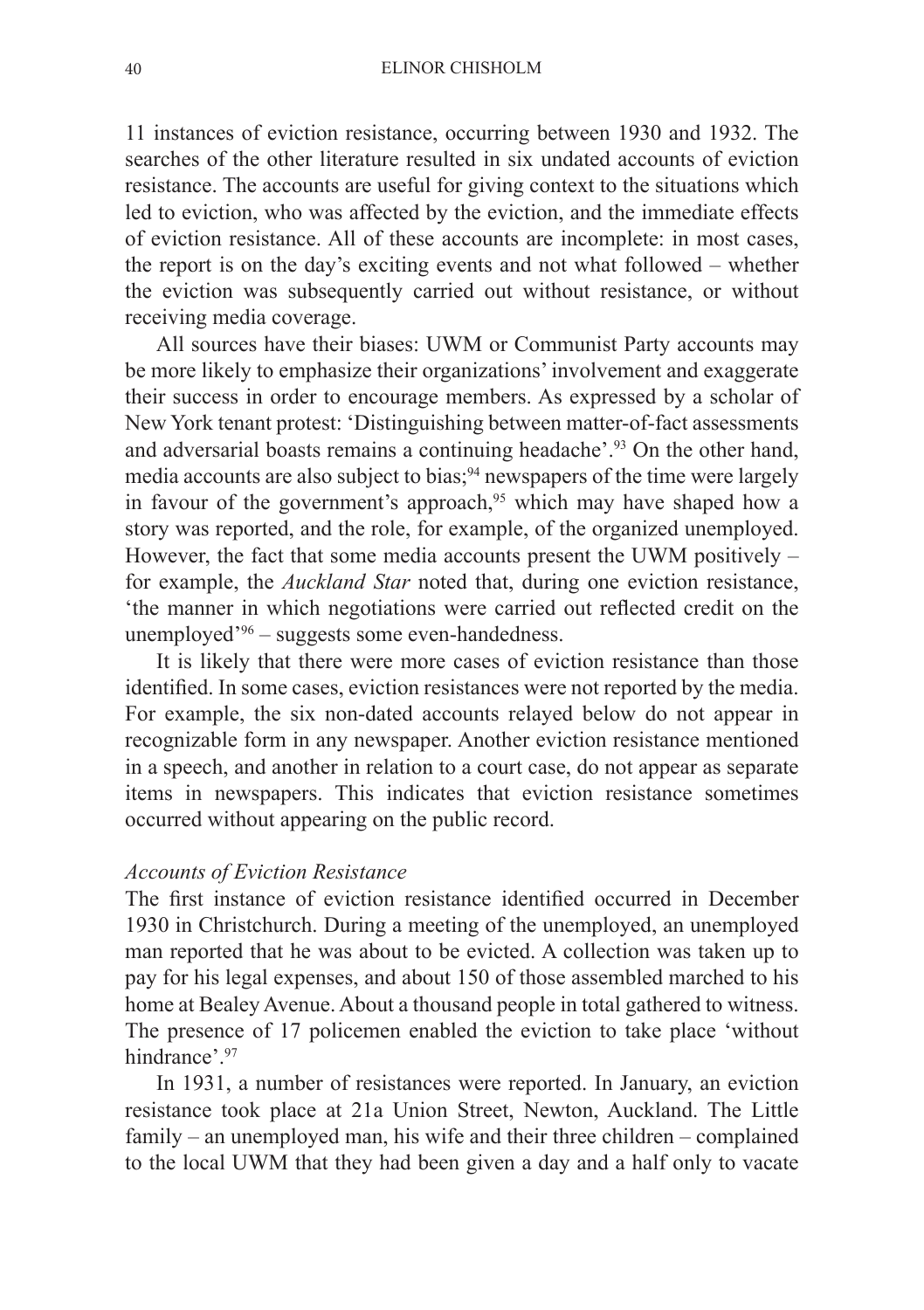woman. Fifteen people, including UWM and Communist Party members Jim Edwards and Alexander Drennan, were convicted of 'procuring lawlessness' and imprisoned for between one and three months.<sup>105</sup> A police witness reported that the day prior to the eviction resistance, Jim Edwards had been to a meeting and encouraged participants to 'prevent force by force and no matter by what means. [prevent] the eviction of this woman and children'.<sup>106</sup> In Edwards's defence, his counsel said that in his speech, 'he expressed the desire to protect the woman and obtain better terms, and something better in the law between landlord and tenant'.107 The judge disagreed: 'This is not a case of a political gesture but of premeditated armed resistance against law and order, and I am going to put that sort of thing down.'108

In January 1932, the UWM prevented a bailiff from carrying out distraint for rent. They chalked signs on the house, including 'UWM' and 'No eviction of unemployed. Defend workers homes'. UWM leaders addressed the crowd outside. The doors were locked, and the bailiff left.109 In April, at the trial of George Budd in relation to the 1932 Auckland riots, the police witness stated he arrested Budd at an eviction at Vincent Street three days subsequent to the riot.110 In May, at Abel Smith Street, Wellington, an eviction was carried out, and the house emptied of the tenants' belongings, which caused a crowd to gather. The table was spread and the bed made on the street, 'presumably by the lodgers and their sympathisers'. The tenant, a UWM member, addressed a crowd that had gathered, though in the view of a journalist present at the time 'his protests received no support'. A number of policemen subsequently dispersed the crowd.<sup>111</sup>

Six more instances of eviction resistance were identified that were not dated. Jim Edwards recalled that at Wellington Street, Auckland, demonstrators marched to and occupied a house where tenants were being evicted following an unemployed demonstration at the Town Hall. The landlord agreed that the eviction would not take place until other accommodation was found. At Eden Terrace, Auckland, Jim Edwards's family were threatened with eviction. Their resistance, accompanied by supporters, prompted bailiffs to leave.112 Similarly, an oral informant recollected a 'war cripple' tenant and relief worker who responded to an eviction by gathering a crowd to help him stay put:

Well, he was working one day and someone came and told him that the bailiffs were into his house loading all his furniture onto a truck. He said he wasn't going to stand for that so he hobbled off home with all his mates from the relief gang and when they got there they just started unloading all the furniture again and putting it back in the house. So pretty soon there was this mad game of chasing going on with people climbing in windows and the bailiffs fighting a losing battle, and when somebody slammed down a window and broke a bailiff's fingers they decided they'd had enough and they just got into the truck and drove away and all they got was one sewing machine.113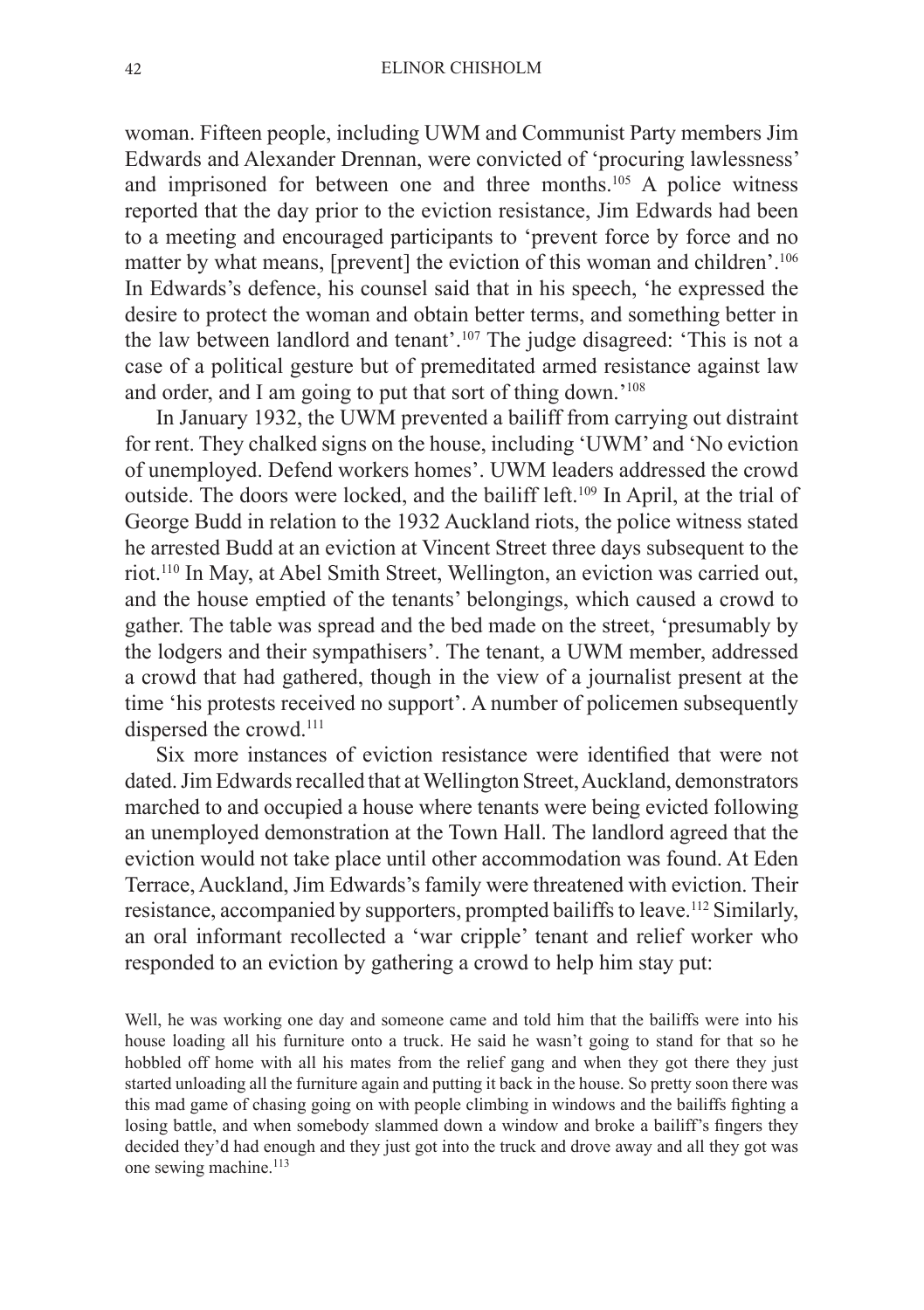The UWM reported on an eviction resistance at an Auckland flower shop with a dwelling attached. A family with four children was threatened with eviction after falling two weeks behind in rent. On the advice of the UWM, they opened up the shop for business, with UWM members gathered in support. The bailiff failed to show up, and the UWM negotiated with the landlord and his solicitor. It was agreed that if one week's rent was received the eviction would not go ahead. The UWM obtained this sum from 'public men', and the eviction was prevented.114 The UWM reported that at Frederick Street, Wellington, a single mother with children was threatened with eviction and informed the UWM office on Vivian Street, shouting 'Come quickly! The bailiffs are in!'. UWM members went to the woman's house and found the landlord, the bailiff and his assistants removing furniture to a cart. They locked the door and prevented further removal of furniture. The bailiff agreed to allow the family three more days in the house.115 Finally, when Johnny Mitchell, his wife and baby were served notice to quit after not paying the rent following a reduction in Johnny's wages as a relief worker, the UWM changed the locks and picketed their house to support them staying there. Eviction resistance was described as 'common practice' in their community of Freemans Bay, Auckland.116

This review identified 17 cases of collective action surrounding eviction resistance. Riots occurred in Dunedin, Wellington and Auckland in May and June 1932. These were followed by anti-gathering legislation and increased police presence.117 No dated eviction resistances occurred after this time; it is possible that the legislation affected whether people elected to gather at an eviction resistance.

#### **The Impact of Eviction Resistance**

Life began to change for many renters from 1935, when the Depression eased and the new Labour Government began to pass legislation to introduce social security, increase employment and create jobs. The Fair Rents Act 1936, which allowed tenants to ask a magistrate to review rents, aimed to tackle the problem of rising rents that were absorbing any increase in workers' incomes<sup>118</sup> and 'to prevent a repetition of the spectacle of evictions';<sup>119</sup> however, renters argued that the rents were set too high.<sup>120</sup> In addition, the Act compelled landlords to gain a court order before distraining the goods of a tenant.121 The government built rental housing and provided cheap financing for mortgages for workers.122 Higher incomes and the opportunity to move into homeownership or a state rental house (which provided more security than the private sector) are likely to have freed many people from the fear of eviction.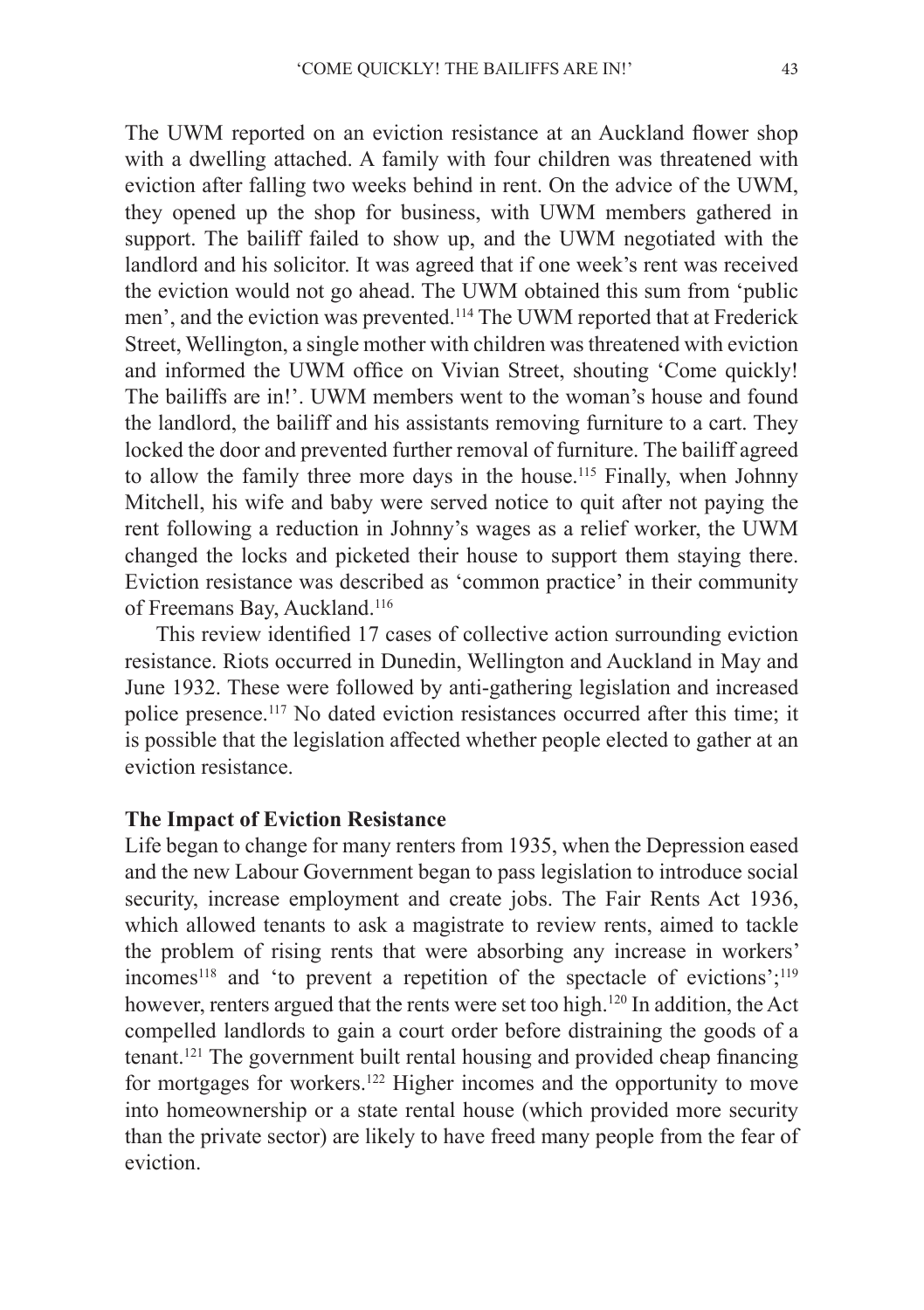This article has shown that eviction resistance sometimes made a difference to the immediate housing situation of the tenants involved, as the identified accounts show. The UWM intended eviction resistance to send a strong message about the need for action to address the hardship experienced by tenants. Indeed, such public expressions of concern and discontent may have helped contribute to the changes briefly outlined that made a difference to tenants that were implemented under the Labour Government. However, many other events of the time – marches, riots, deputations to Parliament and other authorities, and obvious conditions of hardship for many – also made the case for change. As Malcolm McKinnon points out, the most famous instance of eviction resistance, at Norfolk Street, failed to feature in a parliamentary debate on eviction the following year.123 Rather than being remembered as a powerful influence on policy, eviction resistance should be seen as an important chapter in the development of tenant voice in New Zealand, and an example of how neighbours supported each other in some urban communities.

Anti-eviction leagues set up by the UWM were a sequel to the demands for tenant rights in New Zealand which had occurred in the context of establishing rentpayers leagues during World War I and in the early 1920s, and which resulted in the establishment of rent restrictions. Eviction resistance was one of a number of strategies used by the UWM; they also negotiated for better terms on behalf of tenants or arranged alternative accommodation, organized deputations to Ministers and mass marches, and meetings on behalf the affected tenants.

Other groups, including churches, unions and the Labour Party, also supported tenants through advocacy for individuals, but the UWM was unique in its support of eviction resistance. Just a decade earlier, during a meeting of the Rentpayers' League in 1920, Labour members had encouraged eviction resistance.124 By the mid-1920s, however, they were reluctant to alienate homeowning or landlording voters, or to criticize the state as a landlord (via the Public Trust and the State Advances Corporation) and preferred to push for conventional resolutions to tenant–landlord disputes.<sup>125</sup> The difference in approach between the UWM and Labour is illustrated by the case of the Riordans Lane eviction resistance outlined previously. The UWM stated that they were there 'to shield a fellow unemployed man from being deprived of a roof over his head'. Labour MP Bill Parry, for his part, said that the landlord had a right to obtain rent, and suggested that the landlord bring his case to the courts under the recently passed Mortgagors' Relief Bill, to gain compensation.126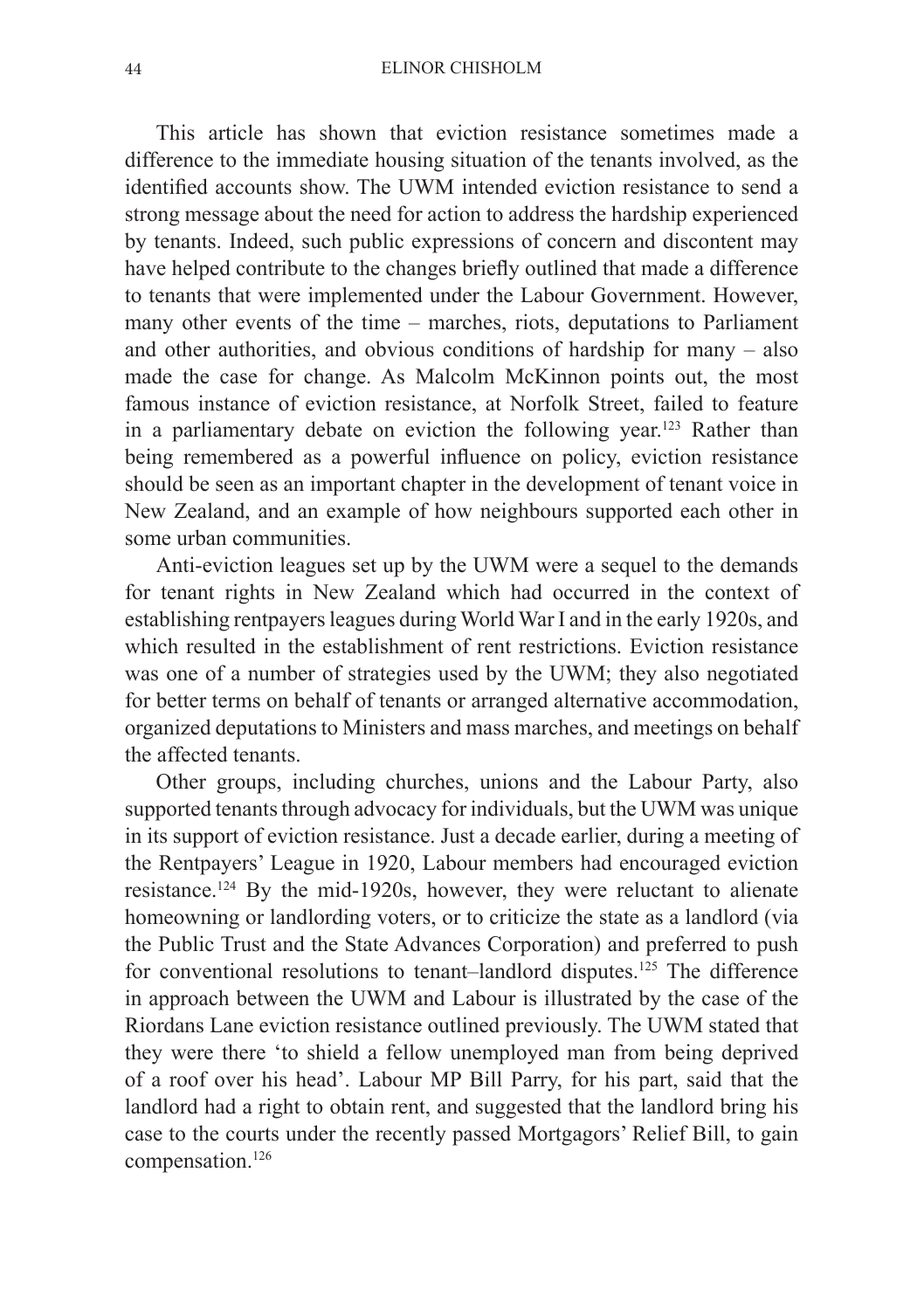As noted previously, scholars of the Depression in New Zealand have described eviction resistance as a tactic of the UWM. However, the analysis presented here questions this characterization. In most of the identified cases, involvement of the UWM, 'Communists' or the organized unemployed is noted. In the case of three of the reported eviction resistances (of the so-called 'war cripple' and at Edendale and Hardinge streets) there is no such reference. Neighbours are often mentioned as coming to support the eviction resistances. There are also examples of people mobilizing to support evictees long before the foundation of the UWM. For example, in 1926, when the authorities demolished an unsanitary house and shop, its occupants refused to leave and remained on the footpath surrounded by their belongings. A large crowd that had gathered took up a hat and collected money for the pair.<sup>127</sup> From this perspective, collective action surrounding eviction can be understood not just as a political action, but as an expression of neighbourhood support, an issue that has received little historiographical attention in New Zealand.<sup>128</sup> The solidarity shown by people to their evicted neighbours gives insight into how interwar neighbourhoods operated, or constitutes an example of how conditions of economic hardship or natural disaster can bring people together.129 As scholars of Sydney's eviction resistances have argued, they can be seen not just 'as an expression of radicalism and militancy [but] a window into the way in which urban working class communities functioned during economic crisis'.130

### **Conclusion**

In this article, 17 cases of eviction resistance were identified, and more are likely to have occurred and remained undocumented. Eviction resistance at times enabled tenancies to be sustained or rent arrears to be negotiated and provided an opportunity for organizations, public figures or neighbours to donate money or find accommodation for the affected household. Eviction resistance during the Depression was accompanied by a range of other strategies to enable tenants to remain in their homes and represents an important chapter in the development of collective tenant voice in New Zealand. While eviction resistance was supported and encouraged by the UWM, eviction resistance also occurred independent of the organized unemployed and with the support of neighbours, and thus provides insight into pre-war neighbourly relations. Eviction resistance was a striking representation of the hardship experienced by tenants. Such hardship helped build the case for changes to the New Zealand housing system after the Depression.

ELINOR CHISHOLM

*University of Otago, Wellington*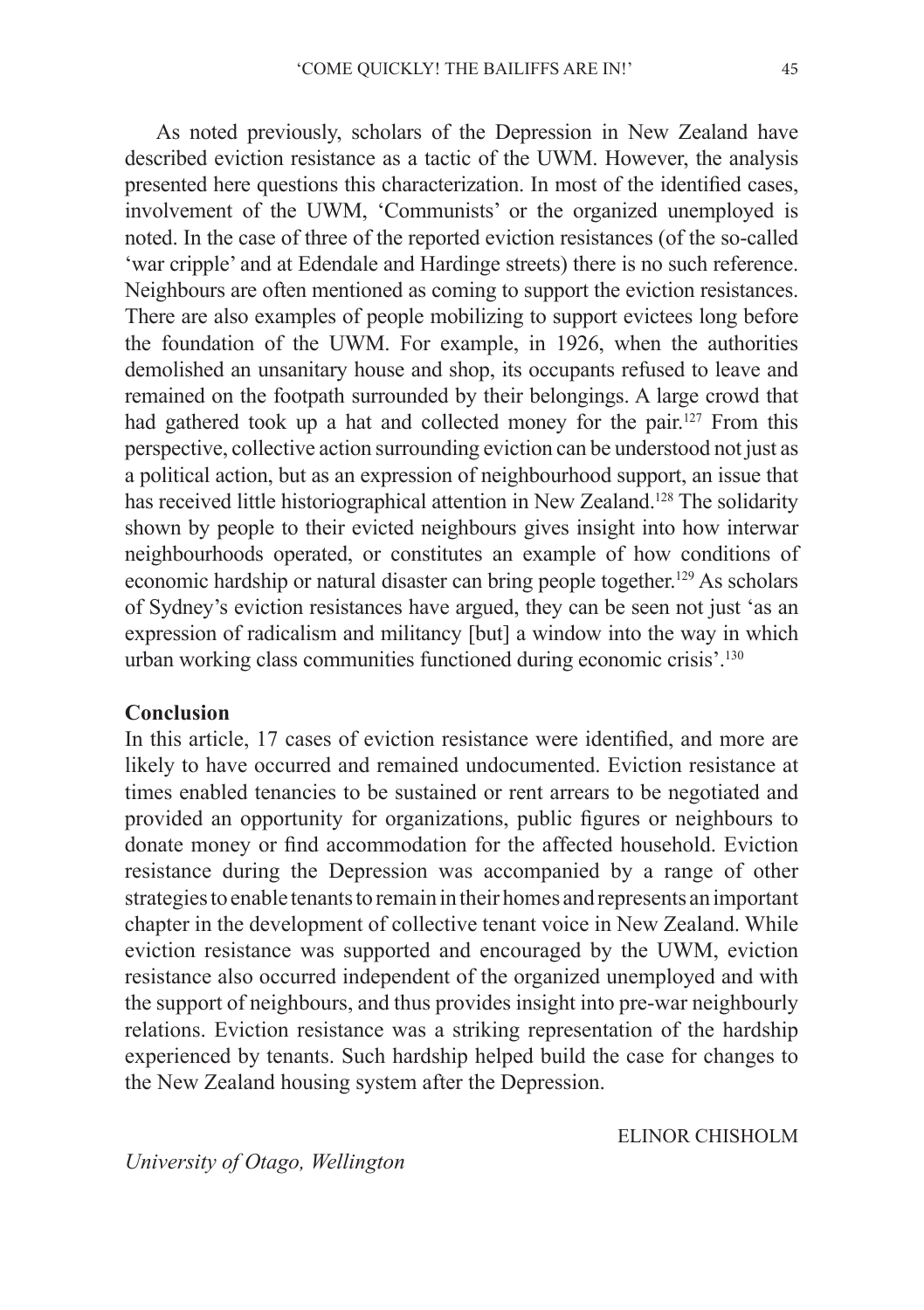#### **NOTES**

This research was funded by a University of Otago Doctoral Scholarship and by a Royal Society Marsden Fund Standard Grant (17-UOO-207 *Eviction and its consequences: representation, discourse and reality*).

1 Gael Ferguson, *Building the New Zealand Dream*, Dunmore Press, Palmerston North, 1994, p.47.

2 Ben Schrader, 'A Social History of New Zealand Tenancy Law, 1916–1986', forthcoming.

3 Evening Post (EP), 3 September 1931, p.12; Malcolm McKinnon, *The Broken Decade: Prosperity, Depression and Recovery in New Zealand 1928–1939*, Otago University Press, Dunedin, 2016, p.373.

4 R.P. Hargreaves, T.J. Hearn, and S. Little, 'The State and Housing in New Zealand to 1919', *New Zealand Geographer*, 41, 2 (1985), pp.46–55; Ferguson, *Building the New Zealand Dream*, p.46.

5 EP, 15 May 1916, p.5.<br>6 EP 26 July 1916 p.6

6 EP, 26 July 1916, p.6.<br>7 Ferguson. *Building the* 

7 Ferguson, *Building the New Zealand Dream,* p.71.

8 Ferguson, *Building the New Zealand Dream,* p.102.

9 Elinor Chisholm, 'Individual and Collective Action for Healthy Rental Housing in New Zealand: An Historical and Contemporary Study', PhD thesis, University of Otago, Wellington, 2016, p.98.

10 EP, 14 May 1920, p.7; EP, 11 June 1920, p.7.

11 Chisholm, 'Individual and Collective Action', p.113.

12 Hargreaves, Hearn, and Little, 'The State and Housing', p.52; Ferguson, *Building the New Zealand Dream*, p.102.

13 Hargreaves, Hearn, and Little, 'The State and Housing', p.53.

14 EP, 14 May 1920, p.7.

15 *Dominion*, 18 June 1920, p.8; *Dominion*, 11 June 1920, p.8; EP, 11 June 1920, p.7; EP, 18 June 1920, p.8.

16 *Dominion*, 11 June 1920, p.8.

17 The *Evening Post* reported these as occurring in Petone (18 June 1920, p.8), and the *Dominion* reported these as occurring in Kilbirnie (18 June 1920, p.8).

18 EP, 8 July 1920, p.8.

19 EP, 2 July 1921, p.9; *Dominion*, 30 July 1920, p.7; *Maoriland Worker*, 2 November 1921, p.3; *Hawera and Normanby Star* (H&NS), 28 January 1922, p.5; EP, 25 September 1920, p.3.

20 H&NS, 28 January 1922, p.5.

21 Ferguson, *Building the New Zealand Dream*, pp.60, 85.

22 Chisholm, 'Individual and Collective Action', pp.109–12.

23 Keith Rankin, 'Unemployment in New Zealand at the Peak of the Great Depression – Working Papers in Economics', University of Auckland, 1995; John Macrae and Keith Sinclair, 'Unemployment in New Zealand During the Depression of the Late 1920s and Early 1930s', *Australian Economic History Review* (1975). The wide estimate is due to the way data was gathered and depends on how broad a definition of working or work-seeking population is used. See discussion in McKinnon, *The Broken Decade*, pp.420–1.

- 24 Tony Simpson, *The Sugarbag Years*, A. Taylor, Wellington, 1974.
- 25 McKinnon, *The Broken Decade*, pp.401–10.
- 26 Hargreaves, Hearn, and Little, 'The State and Housing'.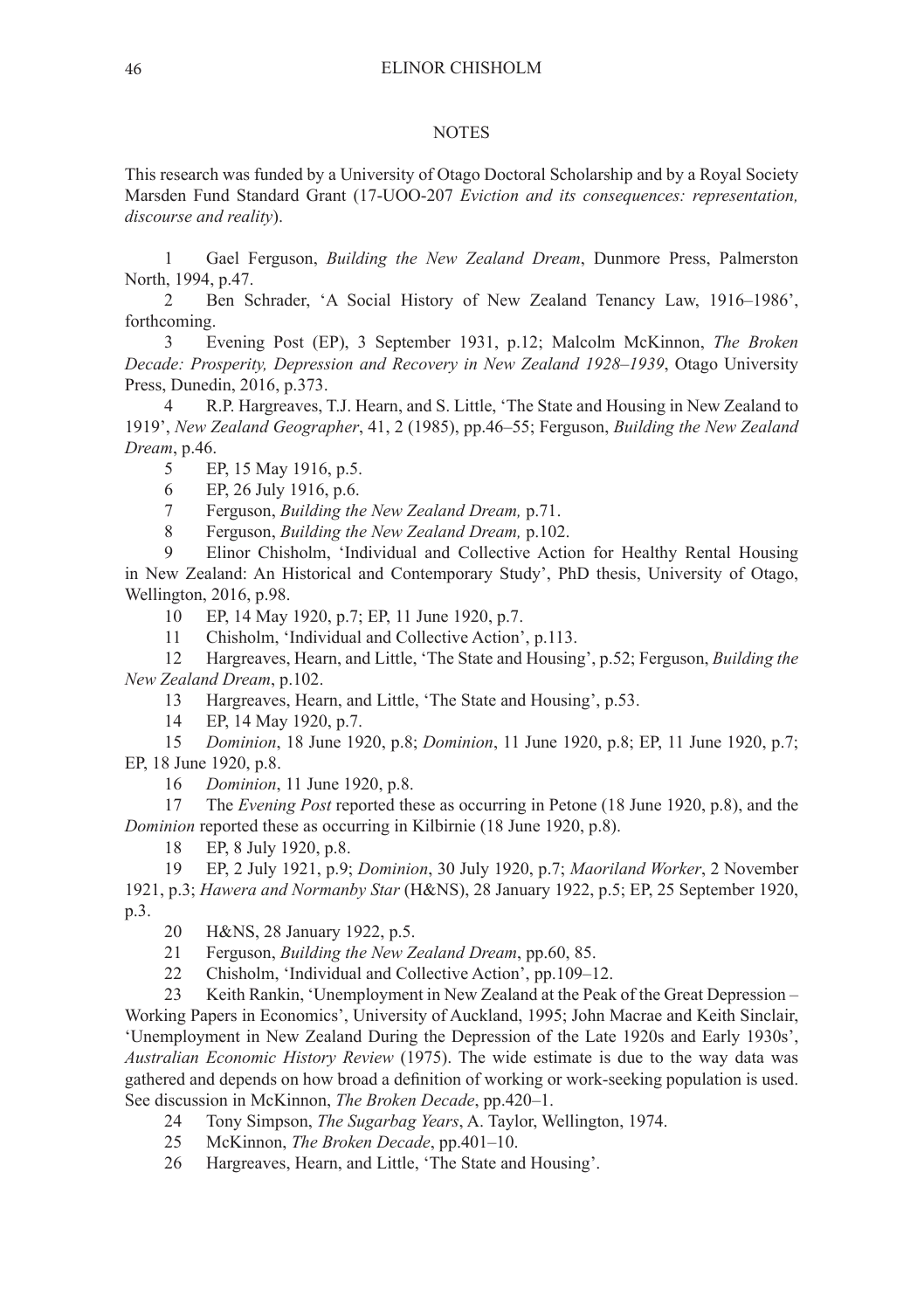27 Simpson, *The Sugarbag Years*, p.3.

28 John E. Martin, 'The Removal of Compulsory Arbitration and the Depression of the 1930s', *New Zealand Journal of History*, 28, 2 (1994), pp.124–44.

- 29 Ferguson, *Building the New Zealand Dream*, p.103.
- 30 McKinnon, *The Broken Decade*, p.129.
- 31 Ferguson, *Building the New Zealand Dream*, p.119.
- 32 McKinnon, *The Broken Decade*, p.114.
- 33 *Auckland Star* (AS), 27 January 1932, p.12.
- 34 McKinnon, *The Broken Decade*, p.102.
- 35 *Temuka Leader*, 4 June 1932, p.1.
- 36 *Appendices to the Journals of the House of Representatives*, 1931, B-09.
- 37 McKinnon, *The Broken Decade*, p.181.
- 38 *New Zealand Parliamentary Debates* (NZPD), 1935, p.655.
- 39 McKinnon, *The Broken Decade*, p.185.
- EP, 30 June 1931, p.6.
- 41 EP, 16 July 1931, p.5.<br>42 Italics in the original.
- 42 Italics in the original, Simpson, *The Sugarbag Years*, p.40.

Deena Greenberg, Carl Gershenson and Matthew Desmond, 'Discrimination in Evictions: Empirical Evidence and Legal Challenges', *Harvard Civil Righs - Civil Liberties Law Review*, 51 (2016), pp.115–8.

- 44 For example, EP, 29 June 1931, p.10; AS, 12 May 1933, p.13; AS, 5 April 1933, p.5.
- 45 McKinnon, *The Broken Decade*, p.184.
- 46 *Evening Star* (ES), 5 April 1932, p.5.
- 47 *Unemployed Leader* (UL), 14 October 1935.
- EP, 30 June 1931, p.6.
- 49 Ferguson, *Building the New Zealand Dream*, pp.104–7; *Poverty Bay Herald*, 10 October 1932; McKinnon, *The Broken Decade*, pp.181, 320.
	- 50 EP, 22 January 1931, p.10.
	- 51 EP, 29 June 1931, p.10.<br>52 McKinnon. The Broken
	- 52 McKinnon, *The Broken Decade*, pp.181–2, 373.
	- 53 AS, 27 January 1932, p.12.

54 Vincent O'Malley, 'A United Front against Capitalism? Unemployed Workers' Organisations in Christchurch, New Zealand, during the Depression', *Labour History Review*, 73, 1 (2008), pp.145–66.

55 J.R. Burdon, *The New Dominion: A Social and Political History of New Zealand between the Wars*, A.H. & A.W. Reed, Wellington, 1965, p.141.

56 R.T. Robertson, 'Isolation, Ideology and Impotence: Organisations for the Unemployed during the Great Depression, 1930–1935', *New Zealand Journal of History*, 12, 1 (1979), pp.149–64; Cybele Locke, 'Demanding "Jobs with Justice": The Organisation of Maori and Pakeha Unemployed in Aotearoa/New Zealand in the 1930s and 1980s', PhD thesis, University of Auckland, 2000.

57 Peter Gillard Morris, 'Unemployed Organisations in New Zealand, 1926–1939, with Particular Reference to Wellington', Master's thesis, Victoria University of Wellington, 1949, pp.55–56; McKinnon, *The Broken Decade*, pp.113, 128, 320–22.

58 *Nelson Evening Mail*, 30 June 1928, p.7.

59 Peter Marcuse, 'Housing Movements in the USA', *Housing, Theory and Society*, 16, 2 (1999), p.69.

60 Marcuse, 'Housing Movements'; Peter Dreier, 'The Tenants' Movement in the United States', *International Journal of Urban and Regional Research*, 8 (1984), pp.255–79; Frances Fox Piven and Richard A. Cloward, *Poor People's Movements: Why They Succeed, How They Fail*, 2nd edn, Vintage, New York, 1979.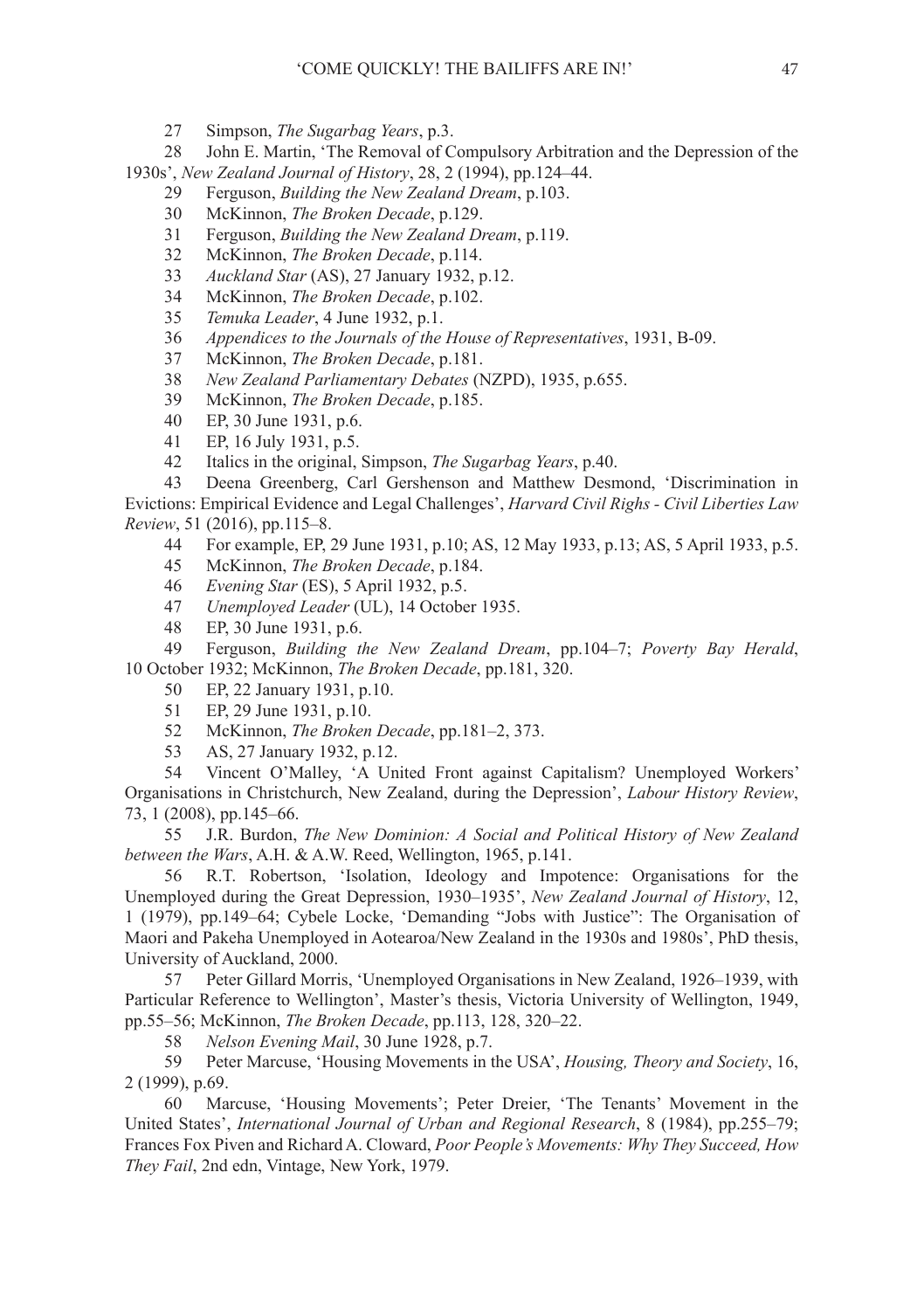61 Mark Naison, 'From Eviction Resistance to Rent Control: Tenant Activism in the Great Depression', in Ronald Lawson, e.d., *The Tenant Movement in New York City, 1904–1984*, Rutgers University Press, New Brunswick, New Jersey, 1986, pp.102–30.

62 Drew Cottle and Angela Keys, 'Anatomy of an "eviction riot" in Sydney during the Great Depression', *Journal of the Royal Australian Historical Society*, 94, 2 (2008), pp.186–200; Nadia Wheatley and Drew Cottle, *Sydney's Anti-Eviction Movement: Community or Conspiracy?*, Paper presented to the Labour History Conference, University of Wollongong, 1999.

63 Matt Perry, '"Unemployment Revolutionizes the Working Class": Le Cri Des Chômeurs, French Communists and the Birth of the Movement of the Unemployed in France, 1931–1932', *French History*, 16, 4 (2002), pp.441–68.

64 John Manley, '"Starve, Be Damned!" Communists and Canada's Unemployed, 1929–39', *The Canadian Historical Review*, 79, 3 (1998), p.485.

65 Michael Seidman, 'Women's Subversive Individualism in Barcelona during the 1930s', *International Journal of Social History*, 1992, p.162.

66 For example, EP, 24 October 1931, p.13; *Wairarapa Daily Times*, 5 August 1931, p.5; *Gisborne Times*, 28 July 1930, p.6; *Waikato Times*, 21 January 1933, p.12.

67 *Workers' Weekly* (WW), 20 February 1934, p.1.

68 Joseph Melling, *Rent Strikes: People's Struggle for Housing in West Scotland, 1890– 1916,* Polygon Books, Edinburgh, 1983, p.71.

69 Wheatley and Cottle, *Sydney's Anti-Eviction Movement*, p.191.

70 Ben Schrader, 'A Brave New World? Ideal versus Reality in Postwar Naenae', *New Zealand Journal of History*, 30, 1 (1996), pp.61–79; Ben Schrader, *The Big Smoke,* Bridget Williams Books, Auckland, 2016.

71 Grace Millar, *Families and the 1951 New Zealand Waterfront Lockout,* PhD thesis, Victoria University of Wellington, 2013, p.68.

72 Paul Husbands, 'Poverty in Freeman's Bay 1886–1913', *New Zealand Journal of History*, 28, 1 (1994), pp.3–21.

73 Annabel Cooper and Marian Horan, 'Poverty in the New World Dream: Families and Gender in Southern Dunedin, New Zealand, 1890–1920', *Journal of Family History*, 29, 2 (2004), pp.107–34.

74 Barbara H. Duff, *Families and State Housing: Ideals Practices, Change and Problems,* Master's thesis, University of Canterbury, 1998; Millar, *Families*, p.68.

75 Gillard Morris, 'Unemployed Organisations', p.38; Locke, 'Jobs with Justice', p.110; Cybele Locke, '"To Unite as One": resisting slum clearance in Freeman's Bay, 1951–1968', *Race & Class,* 59, 1 (2017), pp.54–72, p.58; Erik Olssen, 'Depression and War', in Keith Sinclair, ed., *The Oxford Illustrated History of New Zealand,* Oxford University Press, Auckland, 1996, p.215.

76 Olssen, 'Depression and War', p.213.

77 Vincent O'Malley, 'A United Front' , pp.145–66; Paul Harris, 'The New Zealand Unemployed Workers' Movement, 1931–1939: Gisborne and the Relief Workers' Strike', *New Zealand Journal of History*, 10, 1 (1976), pp.130–42; Gillard Morris, 'Unemployed Organisations',

78 National Executive of the National Unemployed Workers' Movement, 'Workers' Charter Programme', 1933, p.4. Wilfred McAra Papers 1913–1972, MSS & Archives A39, Item 9/4, Special Collections, Auckland University Library, Auckland.

79 Simpson, *The Sugarbag Years*, p.109.

80 UL, 14 October 1935.

81 Simpson, *The Sugarbag Years*, p.109.

82 Unemployed Workers Movement, 'UWM Policy and Constitution Determined by the Third Conference at Wellington, March 25 to 28 1932', Mt Eden Unemployed Workers Association - Records, MSS & Archives Vault 191, Item 5, Auckland University Library, Auckland, p.3.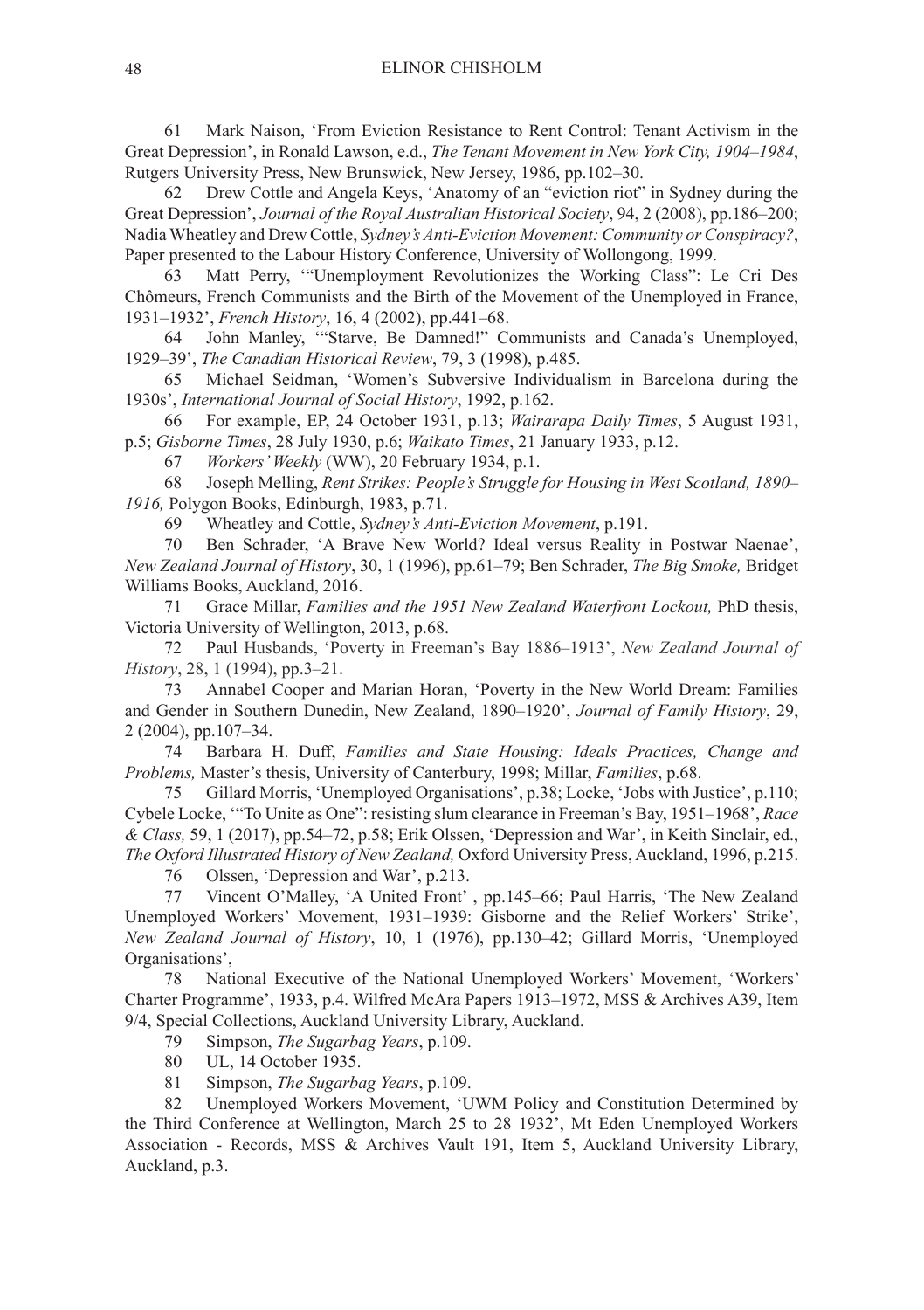UL, 14 October 1935.

 National Executive of the National Unemployed Workers' Movement, 'NUWM Resolutions for National Conference', November 1934. Wilfred McAra Papers 1913–1972, MSS & Archives A39, Item 9/1, Special Collections, Auckland University Library, Auckland.

85 Unemployed Workers Movement, p.2.<br>86 UIL 28 October 1935, p.1: Robertson

UL, 28 October 1935, p.1; Robertson, 'Isolation, Ideology and Impotence'.

 Constance Purdue, *Women in the Labour Cause: The History of the Women's Branch of the New Zealand Labour Party, 1925–1975*, Auckland Women's Branch New Zealand Labour Party, Auckland, 1975, pp.49–50.

Simpson, *The Sugarbag Years*, p.114.

 Pauline O'Reilly, *Commo Bill, People's Poet: Biography of William Daniel O'Reilly,*  One Off Press, Wellington, 2010, p.68.

 Unemployed Workers' Movement, 'Conference of the Unemployed Workers' Movement', 25 March 1932. National Unemployed Workers' Movement Records, MS-Papers-0130.001, Alexander Turnbull Library, Wellington.

National Unemployed Workers' Movement, 'Greed of the Wealthy'.

Sarah Bierre, 'Constructing housing quality, health and private rental housing: A critical analysis', PhD thesis, University of Otago, Wellington, 2007, p.126.

 Joel Schwartz, 'Tenant Power in the Liberal City, 1943–1971', in Lawson, ed., *The Tenant Movement in New York City, 1904–1984*, p.136.

 Martha Howell and Walter Prevenier, *From Reliable Sources: An Introduction to Historical Methods*, Cornell University Press, Ithaca, 2001, p.68.

McKinnon, *The Broken Decade*, p.407.

- 96 AS, 19 June 1931, p.8.<br>97 AS 10 December 1930
- AS, 10 December 1930, p.8; *New Zealand Herald* (NZH), 10 December 1930, p.15.
- AS, 30 January 1931, p.5.
- NZH, 31 January 1931, p.15.
- AS, 19 June 1931, p.8.
- AS 23 June 1931, p.8.
- EP, 29 June 1931, p.10.
- AG, 6 July 1931, p.6.
- AS, 18 September 1931, p.9.
- AS, 13 October 1931, p.9.
- AS, 14 October 1931, p.8.
- AS, 14 October 1931, p.8.
- EP, 16 October 1931, p.8.
- AS, 15 January 1932, p.5.
- NZH, 25 May 1932, p.11.
- EP, 28 May 1932, p.12.

 James Edwards, *Riot 1932: An Eyewitness Account of Social Upheaval in New Zealand,* Whitcomb and Tombs, Christchurch, 1974.

Simpson, *The Sugarbag Years*, p.34.

- UL*,* 28 October 1935.
- UL, 11 November 1935.
- Locke, 'To Unite as One', p.58.

 Roslyn Noonan, 'The Riots of 1932: A Study of Social Unrest in Auckland, Wellington, Dunedin', PhD thesis, University of Auckland, 1969.

- NZPD, 5 June 1935, p.638.
- NZPD, 8 June 1935, p.693.
- Ferguson, *Building the New Zealand Dream*, p.153.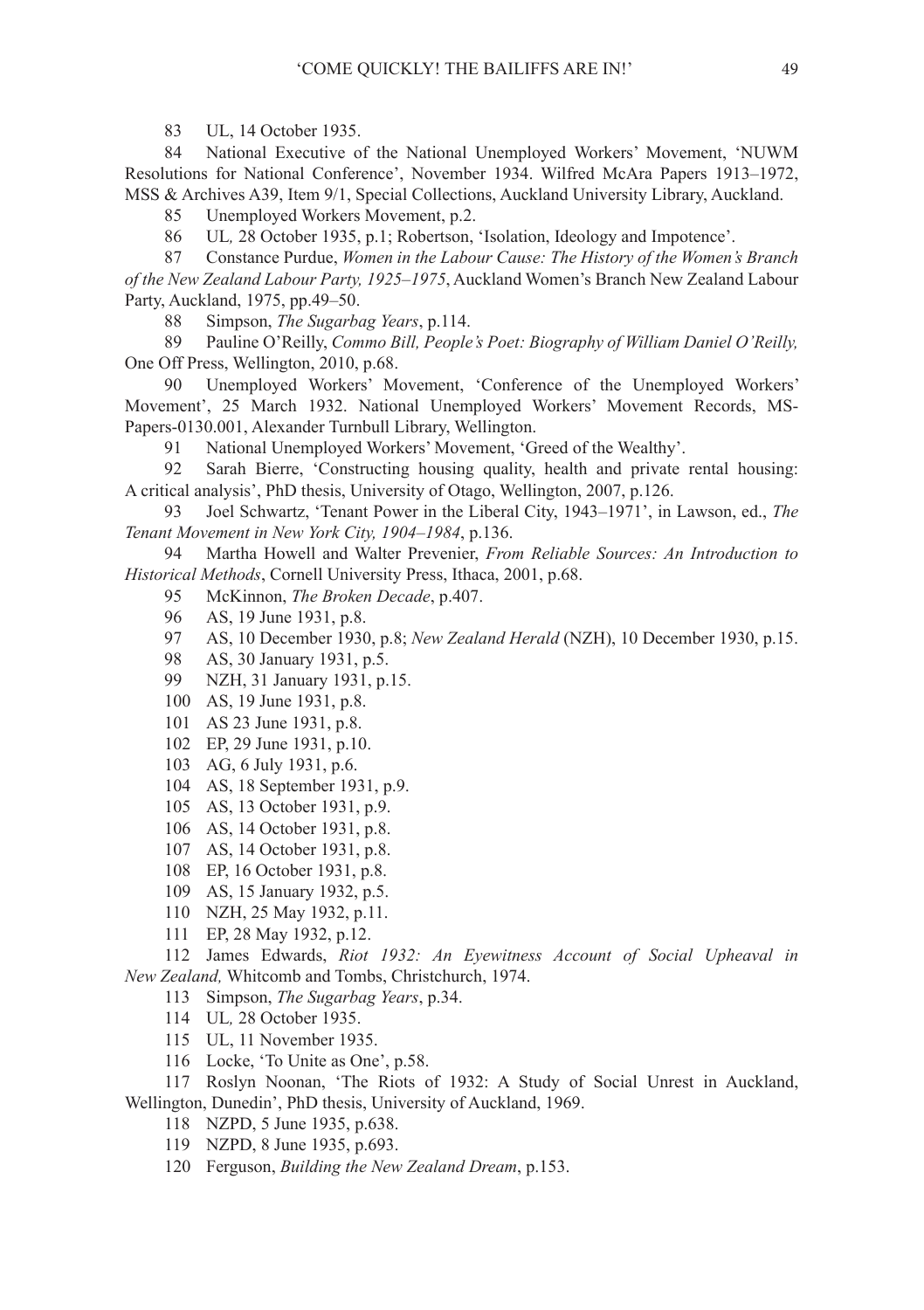Schrader, A Social History of New Zealand Tenancy Law; Fair Rents Act (1936), New Zealand Acts as Enacted http://www.nzlii.org/nz/legis/hist\_act/fra19361ev1936n14223/

 Ferguson, *Building the New Zealand Dream*, pp.121–31; Ben Schrader, *We Call It Home: A History of State Housing in New Zealand,* Reed, Auckland, 2005.

McKinnon, *The Broken Decade*, p.182.

*Dominion,* 18 June 1920; Chisholm, 'Individual and Collective Action', pp.103–104.

 Chisholm, 'Individual and Collective Action', pp.108–10; Ferguson, *Building the New Zealand Dream*, p.805; McKinnon, *The Broken Decade*, p.181.

AS, 19 June 1931, p.8.

AS, 5 January 1926, p.6.

Millar, *Families*, p.68.

 Rebecca Solnit, *A Paradise Built in Hell: The Extroadinary Communities That Arise in Disaster*, Viking Penguin, New York, 2009; Locke, 'To Unite as One'.

Wheatley and Cottle, *Sydney's Anti-Eviction Movement*, p.191.